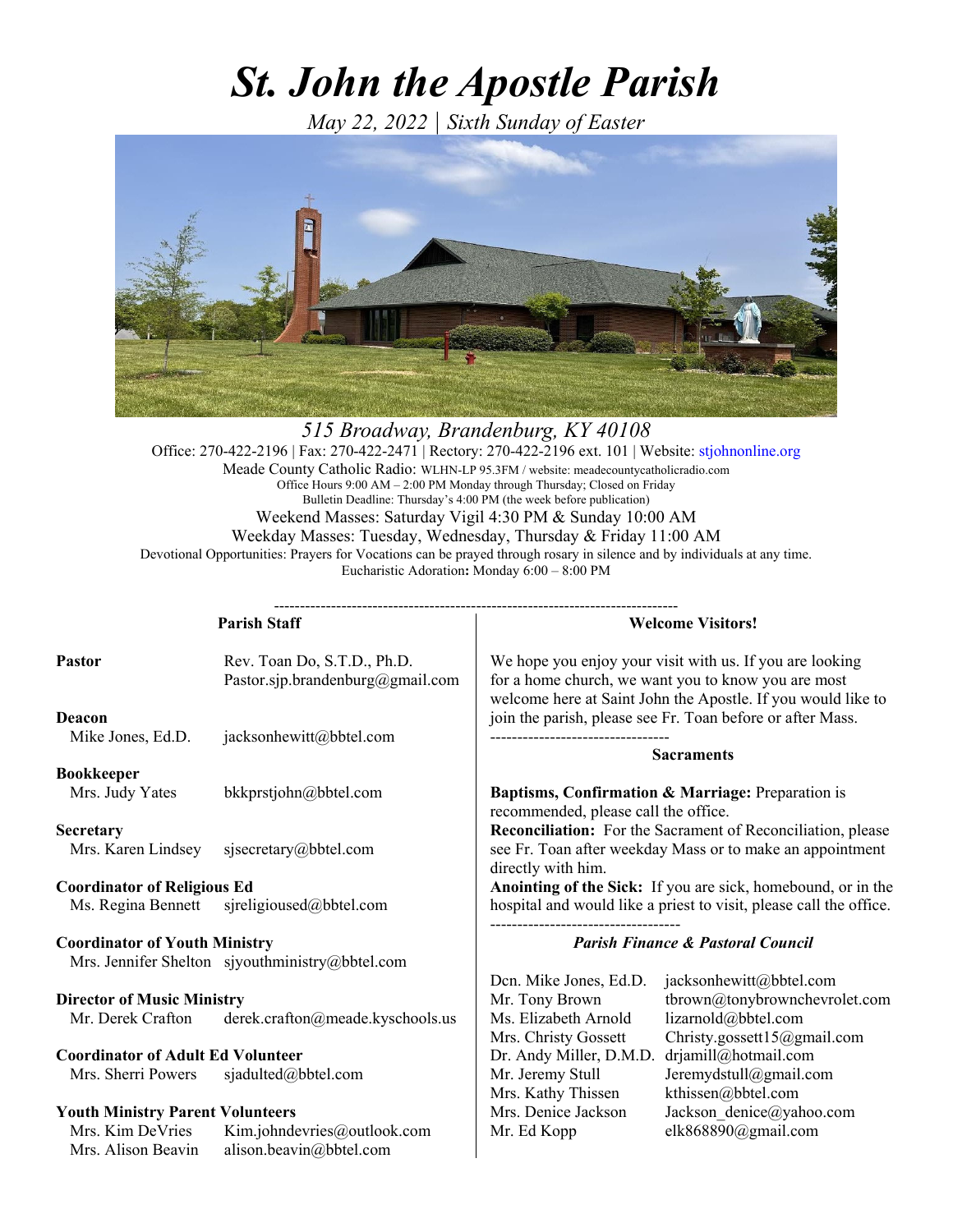## *May Is the Month of Mary & Flowers*

May this year's Eastertide remind us once that we are blessed by God's grace, and we are loved and cared for by Mary the mother of Jesus!

-------------------------------------------



## **Mass Intentions for the Week of May 24 – 29**

**Day**: **Time**: **Intention**: Tue. 11:00 AM Homebound members of the Parish Wed. 11:00 AM Warren McEuon Thur. 11:00 AM Derrick and Tanner Weick | Ascension Fri. 11:00 AM Loved ones in our families Sat. 4:30 PM Lonnie Lindsey Sun. 10:00 AM Jean Wethington

Daily Masses AND Weekend Masses are Live Streamed

--------------------------------------------

#### **Scripture Readings for Ascension Sunday**



Online version: https://bible.usccb.org/ Acts 1:1-11 Psalm 47:2-3, 6-7, 8-9 Ephesians 1:17-23 (or Heb 9:24-28; 10:19-23) Luke 24:46-53

**Altar Flowers** 

Remember or honor a loved one, family member or soldier. Call the office to schedule (\$50.00 donation)

--------------------------------------------

--------------------------------------------



#### **Pray for the Sick in Our Parish**

 John Allgeier, Peter Allgor Jr., Patricia Baskins, Joe Cook, Clay Fackler, David H. Fackler, Debra Hardesty, Rose LaTondress, Mildred Mattingly, Vance Menefee, Paulette Pate, Gene & Marge Pence, Kathleen Powell, Diann Shireman, Jim Stiff, Charles Thompson, Annetta Waters, Mary West, Marion Whelan, Caroline Yates, Donna Hesler Argabright, Terry Shacklette, Rebecca Haught, & Billy Martin.

-------------------------------------------

-------------------------------------------

#### **Tithing for the Weekend of May 7-8, 2022**

\$6,122.00

Weekly offering to make expenses **\$7,230.77** 

As of this week, we have not only met our yearend's budget (i.e., June  $30<sup>th</sup>$ ), but exceeded +\$30,022.77. The surplus will be used toward the upgrade of the church parking lots. Thank you all for your continued generosity and support of our parish.

*Ministers for May 28 & 29 4:30 PM*

Lector: Ann Duncan Eu. Ministers: Amanda Brown, Brenda Cintron, & Gary Dykhuis Gift Bearers: Kyle & Karen Cook Ushers: Gary Dykhuis & Gary Knott

#### *10:00 AM*

Lector: Kim Myers Eu. Ministers: Deacon Mike, Andy & Amanda Zanone Ushers: Grant Beavin & Jim DeVries *If you are unable to minister as scheduled, please call someone on the list to cover for you. Thank you.*

------------------------------------------

**Young Disciples Faith Formation News**  Preschool –  $12<sup>th</sup>$  Grades **Young Disciples Faith Formation Summer News** 

## **ST JOHN'S VACATION BIBLE SCHOOL**

**TO KNOW, TO LOVE, TO SERVE**  Preschool (Ages 3 to 5) Kindergarten, 1<sup>st</sup> Grade 2<sup>nd</sup> Grade (for 2022-23 school year) **Sunday, June 12 Sunday, July 10 Sunday, August 14 10AM TO NOON**  REGISTER AND MARK YOUR CALENDAR Registration form is in the back of church. --------------

#### **2nd and 3rd GRADE ST JOHN LOCK-IN SATURDAY, JUNE 11, 2022 6-9PM**

Invite a friend! Bring drinks and snacks to share. Pizza will be provided. Please fill out the permission form. Registration form is in the back of church. More info or to turn in the permission form contact Regina sjreligioused@bbtel.com or 270-422-2196

----------------

#### **4TH AND 5TH GRADE ST JOHN LOCK-IN SATURDAY, JULY 9, 2022 7-10PM**

Fill out the permission form on the back. Invite a friend! Bring drinks and snacks to share. Pizza will be provided. Registration form is in the back of church. More info or to turn in the permission form contact Regina sjreligioused@bbtel.com or 270-422-2196

#### **Youth Ministry** (grades 6-12)

May 29 – Luke 24: 51-53 – *As he blessed them, he parted from them and was taken up to heaven. They did him homage and then returned to Jerusalem with great joy, and they were* 

-------------------------------------------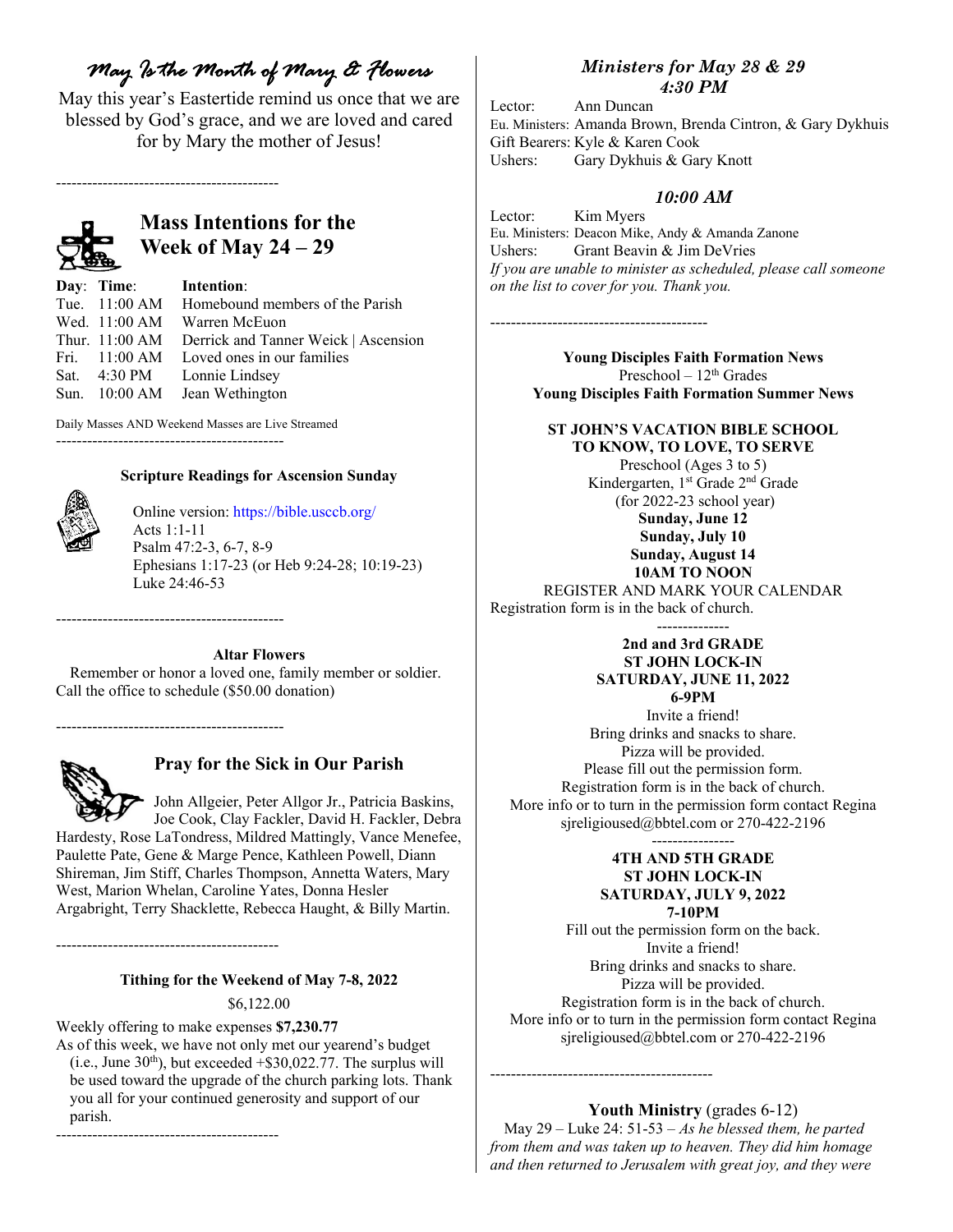*continually in the temple praising God.* The Gospel of the Lord – AMEN!

June 12 | Youth Ministry will host a Volunteer Meet & Greet after 10:00 AM Mass. Meeting will take place in Youth Room (Rms C/D off the gym) from 11:15 to 12:30.

Follow us on Facebook @STJYouthMinistry Instagram @saintjohnyouth, and Twitter SJA\_Youth

-------------------------------------------

**Adult Faith Formation** 

Follow us on Facebook @StJohnAdultEd AND Instagram @stjadultfaith

### **What's next? After LENT?**

#### THE LITURGY OF THE HOURS

For use at home, small groups, at adoration, before/after mass, personal devotional…

The Liturgy of the Hours is an ancient, structured way of praying Scripture throughout the day, focusing especially on the Psalms. It hearkens back to the Jewish custom of praying at fixed hours, a practice early Christians continued.

It's the Church's official prayer, and the highest form of prayer after the Mass.

Learn more: https://www.wordonfire.org/pray/

*Parish News* 

#### **500** Club Winner for \$100

-------------------------------------------

-------------------------------------------

-------------------------------------------

May  $16^{th}$ , 2022 | #245 Gene and Marge Pence \$1500 Winning Ticket # 194 Greg and Debbie Medley This completes the 500 Club Drawings for 2021-2022. Thank you to all who supported this fundraiser! Please watch for upcoming information regarding the 2022-2023 500 Club Ticket Sales!

**Prayer Chain:** As prayer requests come into the parish office they are sent out by email. If you would like to be added to the prayer chain or if you have a prayer request please email Mrs. Monica Lucas at mlucas@bbtel.com.

**Bulletin:** If you know someone who is homebound & would like to receive the bulletin by mail, please call the office or email Fr. Toan Do at pastor.sjp.brandenburg@gmail.com.

-------------------------------------------

*Parish Happenings* 

Sun. 9:00 AM | Men's Bible Group | Room B 11:15 AM | Religious Education | All buildings 4:00 PM | Life Group (2nd Sundays) | Room C/D Mon. 10:00 AM | Sew & Sews (1st & 3rd Mondays) | Cafeteria 10:30 AM | Pickleball | Gym 6:00 PM | Eucharistic Adoration | Church Tue. 12:00 PM | Pickleball | Gym 12:30 PM | Seniors Game Day | Gym 6:00 PM | Grief Group | Room F (office hallway) Wed. 6:00 PM | Pray the Rosary | Pavilion / Gym

 6:00 PM | Youth Ministry | Gym & Rooms C-D Thur. 6:30 PM | Pickleball | Gym Sat. 10:30 AM | Pickleball | Gym

#### **Food Bank**

Location *Education Building Hours* Thursday's | 9:30–11:30 AM & 4:30–5:30 PM

-------------------------------------------

-------------------------------------------

------------------------------------------

----------------------------------------

--------------------------------------

#### **About You…!**

*Are you new to the parish? Did your address change? Are you a Young adult no longer in school?* Registration forms can be found online at stjohnonline.org or contact parish office. Return them in the collection basket or to the office.

#### **From Archbishop Shelton Fabre Regarding the Eucharistic Revival**

The United States Conference of Catholic Bishops announced a three-year Eucharistic Revival initiative that is set to begin this summer. Here in the Archdiocese of Louisville, a planning team has been at work for some time preparing for the initial diocesan year of the Revival.

 I invite you and your parishes and communities to participate in the opening event of this Eucharistic Revival – a procession with the Blessed Sacrament from our Cathedral church through the streets of downtown Louisville – on Sunday, June 19, 2022, following the noon Mass at the Cathedral of the Assumption.

#### **Flag Retirement Service and Ceremony**

In anticipation of Memorial Day Weekend, our parish will host a "Flag Retirement Service and Ceremony" after the 10:00 AM Mass on Sunday, May 29<sup>th</sup>. If you have a flag and wish to dispose of it, please bring it here and drop it off in the rubber bin located in the Narthex.

#### **Fridays' Fish Fry During Lent**

The Fridays' Fish Fry during Lent was successful and is now complete. With so much work put together by so many volunteers in and outside of St. John the Apostle, our parish cannot thank them enough. This past week, the Knights of Columbus presented two checks to the parish: one in the amount of \$3,300 and the other \$800. The first one will be deposited to the Charity Fund account; the second will be awarded to the Youth Ministry. As always, no success can be accomplished by one person. Please allow me to thank every person who worked tirelessly to make this happen.

--------------- End of Bulletin --------------